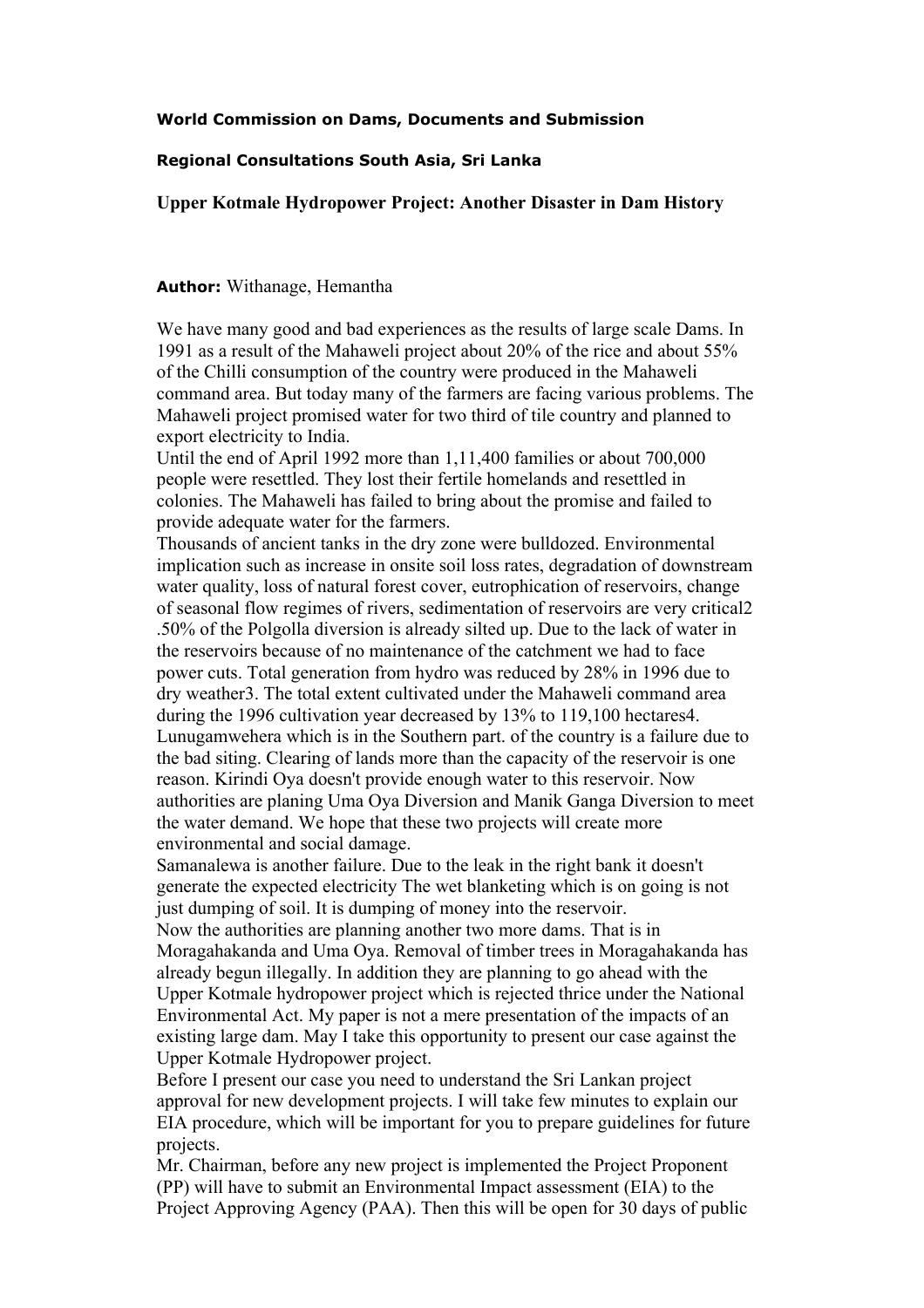commenting. Once the PAA receives the public comments they will evaluate the project and for this purpose the PAA can appoint a Technical Evaluation Committee (TEC). Depending on the public opinion and the opinion of the TEC the PAA can approve or reject the proposal. If the project is rejected the PPA can appeal to the Secretary to the Ministry of Environment. The Secretary will have to have a fair public hearing before any decision is taken. This is the most participatory and transparent process in Sri Lanka.

Mr. Chairman, Upper Kotmale is a 150 MW plant hydropower project proposed by Ceylon Electricity Board (CEB) which is a Government Agency responsible for generation of electricity in Sri Lanka. EIA for the project was submitted for approval of the Ministry of Irrigation Power and Energy in December 1994 and Central Environmental Authority was the concurrent agency for the above approval.

### **Events of the Calendar**

| First EIA (Public notice)                                 | December 1994        |
|-----------------------------------------------------------|----------------------|
| Public Comments to the EIA                                | January 1995         |
| Public notice for oral public hearing                     | January 1995         |
| Oral Public hearing                                       | January 1995         |
| <b>Rejection of the project by PAA</b>                    | <b>February 1995</b> |
| Appeal by CEB under section 23DD(1) of the NEA March 1995 |                      |
| Public notice appeal under 23DD                           | April 1995           |
| Appeal hearing                                            | June-July 1995       |
| Final decision of the appeal                              | <b>August</b>        |
| Public notice to the Addendum                             | September 1996       |
| Alternative public hearings organised by EFL              | October 1996         |
| Comments on Addendum by EFL                               | October 1996         |
| Letter of demand for a fair hearing                       | October 1996         |
| Protest for not allowing a hearing                        | December 1996        |
| Requesting a hearing for the appeal                       | March 1997           |
| Requesting a hearing for the appeal                       | February 1998        |
| Letter of demand hearing                                  | February 1998        |
| Approval of the project                                   | <b>August 1998</b>   |

### Reasons for the rejection of the main proposal are

\*PP has not identified the suitable alternatives to the project. \*Possible impacts of the project such as:

• Destruction of waterfalls, mainly St Clair Major, St Clair Minor, Devon and decrease of water to Ramboda, Puna and Pundal waterfalls,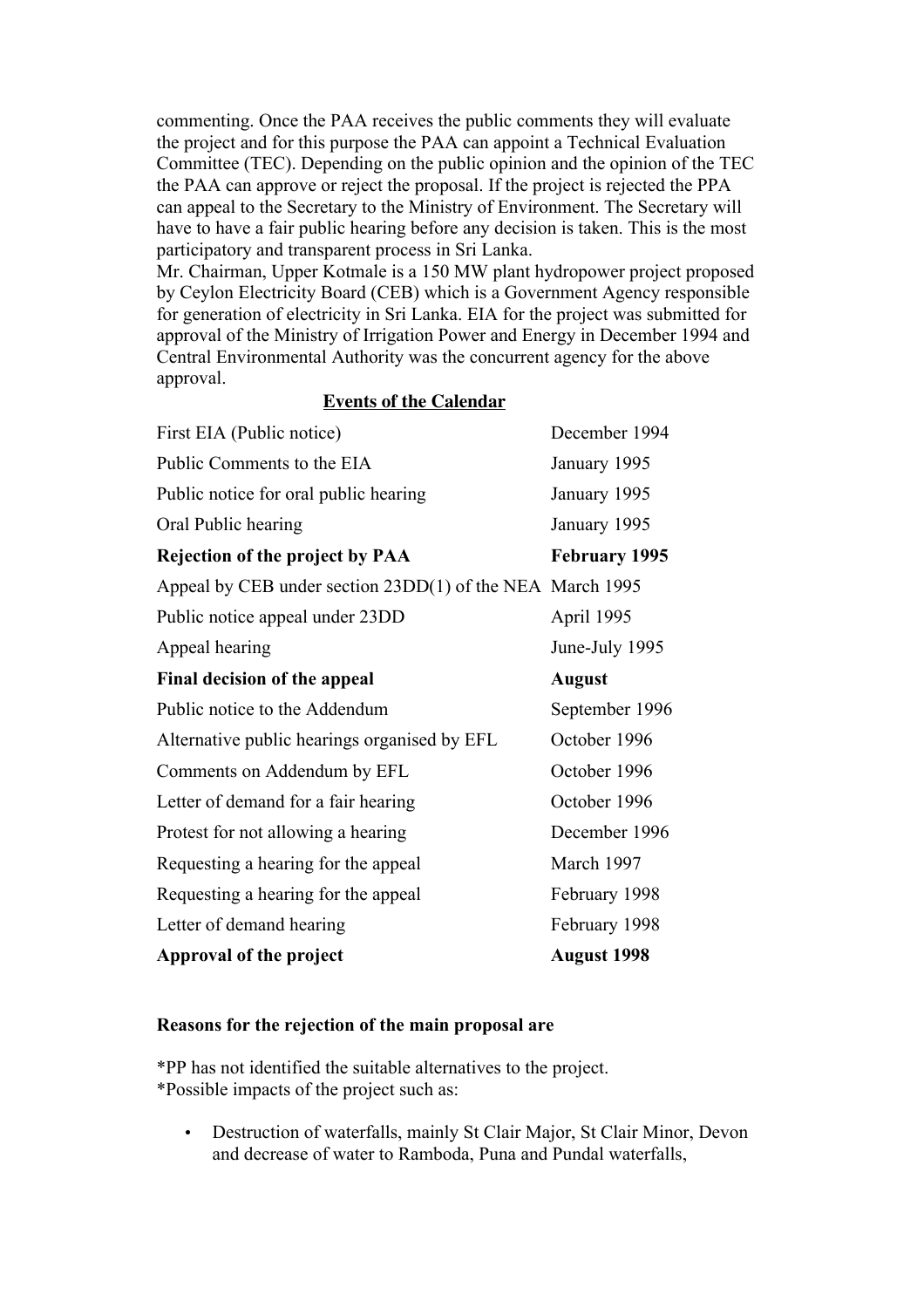- Possible earth slides in the region where it is proposed to construct 22 kilometre long tunnels to bring water from Ramboda Oya, Puna Oya, Devon Oya and Pundal Oya.
- Damage to the lifestyle of the people at Talawakele which will be submerged partially
- Heavy soil erosion of the area (it is estimated that 15% of the reservoir will be filled annually)
- Drying up of about a 30 km long downstream stretch of the rivers and its impacts on the fauna and flora and the water users.
- Design uncertainties such as lack of flash flood area.
- Lack of proper plan for the relocation of about 600 families.

# Reasons for rejection of the appeal

Lack of identification of alternatives and the possible environmental and social impacts

## Reasons for the rejection of the addendum

In October 1996 an Environmental Impact Assessment on one possible alternative i.e. Yoxford option was submitted for public comments and it was suggested that the alternative is not feasible and therefore CEB asked approval for the earlier project. But this assessment was not complete. After the public commenting the proposal was again rejected by the Central Environmental Authority which is the PAA for this project.

In 1998 CEB again appealed to the Secretary to the Ministry of Forest and Environment. Then we at Environmental Foundation Ltd., asked intervention several times and we demanded a public hearing before any decision. Unfortunately no public hearing was held regarding this 2nd appeal and the project was approved on August 1998.

# What is alternative?

Mr. Chairman, We are not the only party opposing this project. The Central Engineering Consultancy Bureau (CECB) which is a reputed Government constructing engineering firm, and a partner of the feasibility group suggested an alternative site on the down stream of Kotmale Oya at a place called Yoxford where the dam can be constructed with minimal environmental and social costs. According to the CECB proposal the capacity of the above option is 100MW. There will be no resettlements involved while the tunnels will be generated about 11 Km. It will also not destroy a single waterfall. Together with Lindula Option this project will generate 180 MW. We support this option. But these options were not seriously studied.

• Nature has gifted Sri Lanka with lovely waterfalls. We have already sacrificed for power generation two of the ten waterfalls which could be viewed from a vehicle. We will be destroying another 7 by this project. Any adverse impact on the aesthetics of this natural heritage (waterfalls) will definitely affect the tourist industry, the third largest foreign exchange earner in Sri Lanka.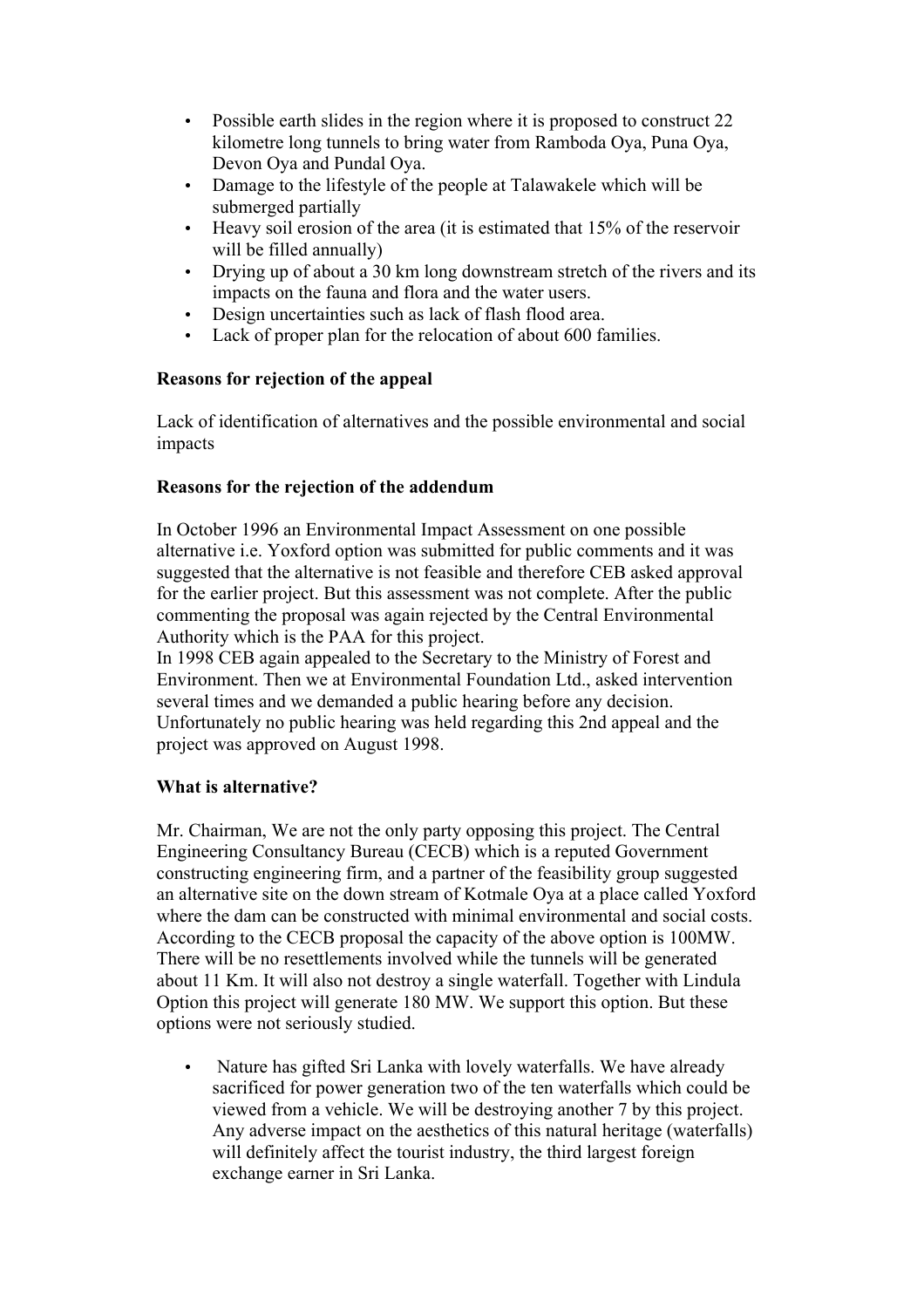- It is very obvious that the construction of Upper Kotmale hydropower project will be a serious threat to the people of Talawakele waterfalls, railway line, railway bridge roads etc. Also it is very risky to gamble on a non-viable project of this nature funded by a foreign loan.
- Most of all, during a major drought UKHP cannot generate a single Mega Watt of electricity, since this is a Run of the River (ROR) type project. So the sole aim of the project will be lost during a drought season.

# Approval process:

The Upper-Kotmale Hydro Power project (150MW), which was twice rejected by the Central Environmental Authority and once by the Secretary to the Ministry of Transport, Environmental and Women's Affairs, has been given approval by the Secretary to the Ministry of Forestry and Environment in August 1998.

- It must be pointed out that at all stages of the decision making process public opinion was considered but no member of the public was invited to the hearing of this last Appeal.
- We as concerned members of the public wonder how the Secretary approved this project which had already been thrice rejected after evaluation by three technical committees which comprised of more than 40 of the reputed scientists and sociologists in Sri Lanka.
- Disallowing public participation in this appeal hearing demonstrates the bias towards the CEB. We feel that not giving an equal opportunity is a discrimination against the public.

## **Conclusion**

Mr. Chairman, Sri Lanka needs to look at new energy options. But hydropower is not a viable option due to its impacts. Any decision should be made through a transparent and participatory process. But this process has not shown these accepted norms.

This project will destroy 3 major waterfalls. These waterfalls are a major part of the scenic beauty. We know that Japan is a country that preserves her natural heritage. We also know that most of their waterfalls are sacred or holy places. Ironically, Overseas Economic Corporation Fund (OECF) of Japan hopes to fund this project.

Mr. Chairman, Now I would like to conclude my presentation by stating the following. The implementation of the Upper Kotmale project means the destruction of a part of our heritage. It is our duty to protect these gifts of nature for the future generations. Financing of involuntary resettlement and destructive project will be another disaster in the dam history.

We have much hope about the WCD commission. We want to call for a moratorium until you finish this report.

• Also we would like the authorities to promote and renovate traditional tank system as an alternative to meet the water demand.